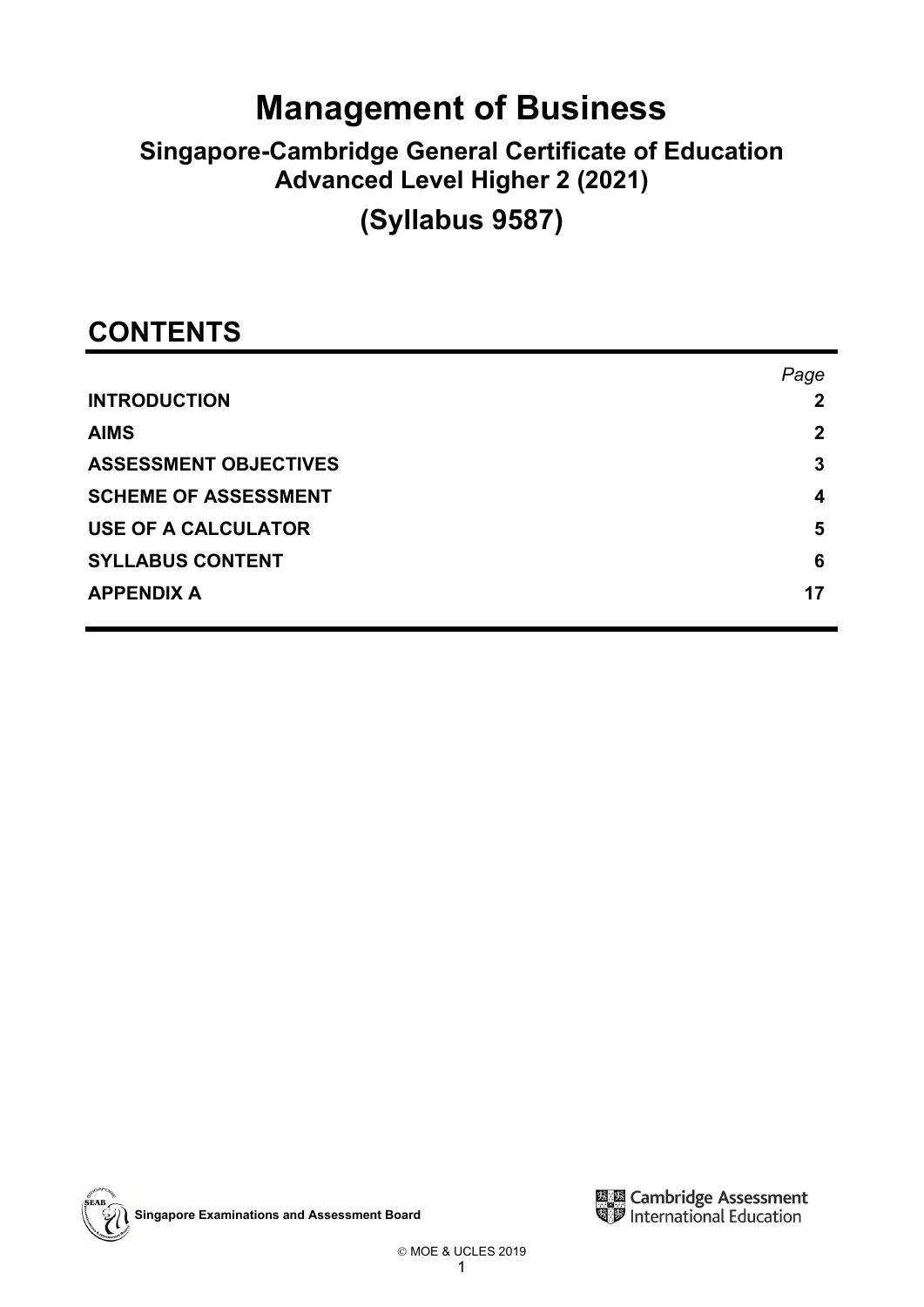## **INTRODUCTION**

The H2 Management of Business (MOB) syllabus is an introductory business management subject offered as a three-year A-Level programme. A knowledge of how business organisations are structured, what business activities are, how activities are managed and how decisions are made will enable MOB students to understand the roles and responsibilities within a business organisation. Students will be able to apply the principles of business management and decision-making to any field of study or work in the future.

Maximising profit for shareholders is no longer the core aim of many successful business organisations. Businesses have to create value and consider the interests of all stakeholders, those with direct and indirect relationships with the business. The value that a business creates may be tangible or intangible, financial or non-financial, and can be beneficial to both the business and different stakeholders. An emphasis in this subject is for students to understand how value is created, how business functions and activities support value creation, and how crucial effective decisions are to a business.

Decision-making is rarely confined to the top echelon of an organisation nowadays. In an increasingly complex business environment it is imperative that staff at all levels, with different roles and responsibilities, engage in decision-making. H2 MOB will require students to consider multiple perspectives, ethical concerns and the internal and external environment of business, and develop decision-making skills.

This subject is not intended as a pre-requisite for any future business-related courses and no prior knowledge is required.

### **AIMS**

H2 MOB seeks to develop students' knowledge of business activities and the skills necessary to make wellreasoned business decisions that will create value for stakeholders.

Students will understand the role of business and its main activities, including marketing, managing people, operations and finance, to create value for stakeholders. In order to make well-reasoned business decisions, students will learn about business concepts and theories and consider the perspectives of stakeholders, as well as ethical concerns and external factors. As they learn to make well-reasoned business decisions, students will develop analytical, evaluative and communication skills, as well as critical and innovative thinking skills.

#### **Knowledge and Understanding**

The syllabus seeks to develop in students an understanding of:

- (a) the environment in which businesses operate
- (b) the role of business in creating value for stakeholders
- (c) the decision-making process, taking into consideration perspectives of stakeholders, ethical concerns, and external factors such as political, economic, socio-cultural, technological, legal and ecological factors
- (d) the importance of the four business functions and their activities, specifically marketing of products and managing of people, operations and finance, to support the business in value creation
- (e) the tools to analyse the internal and external business environment
- (f) the interrelationships among the four business functions
- (g) strategic management to gain and sustain long-term competitive advantage.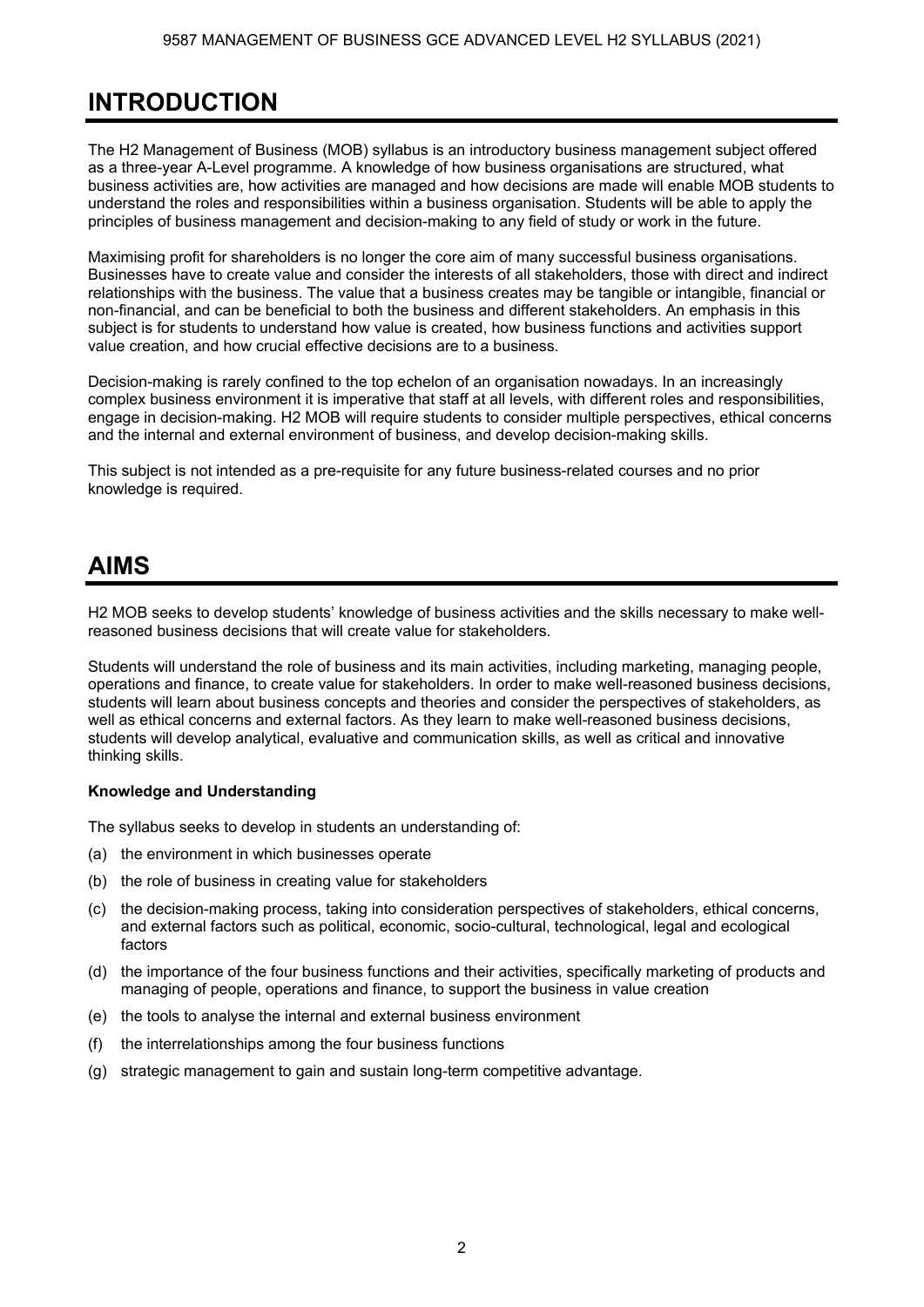#### **Skills**

The syllabus seeks to develop in students the ability to:

- (a) apply concepts and theories to a variety of business issues and situations
- (b) interpret, analyse and synthesise qualitative and quantitative business information for decision-making
- (c) think critically and innovatively when evaluating business issues and situations
- (d) make decisions to achieve business objectives
- (e) recommend and communicate strategies and decisions.

#### **Values and Attitudes**

The syllabus seeks to develop in students the values and attitudes to:

- (a) be responsible and care for society and the environment
- (b) have integrity to uphold ethical considerations in decision-making
- (c) be aware of their future roles and responsibilities as part of an organisation
- (d) appreciate how their contributions at the individual level can impact business and society.

### **ASSESSMENT OBJECTIVES**

Candidates are expected to:

#### **AO1 Knowledge and Understanding**

 Demonstrate knowledge and understanding of concepts, theories and approaches in business management

#### **AO2 Application**

Apply relevant concepts, theories and approaches in given business issues and situations

#### **AO3 Analysis**

Analyse business issues and situations, and draw valid inferences

#### **AO4 Evaluation**

 Synthesise and evaluate quantitative and qualitative information to make well-reasoned judgement and informed decisions to solve business issues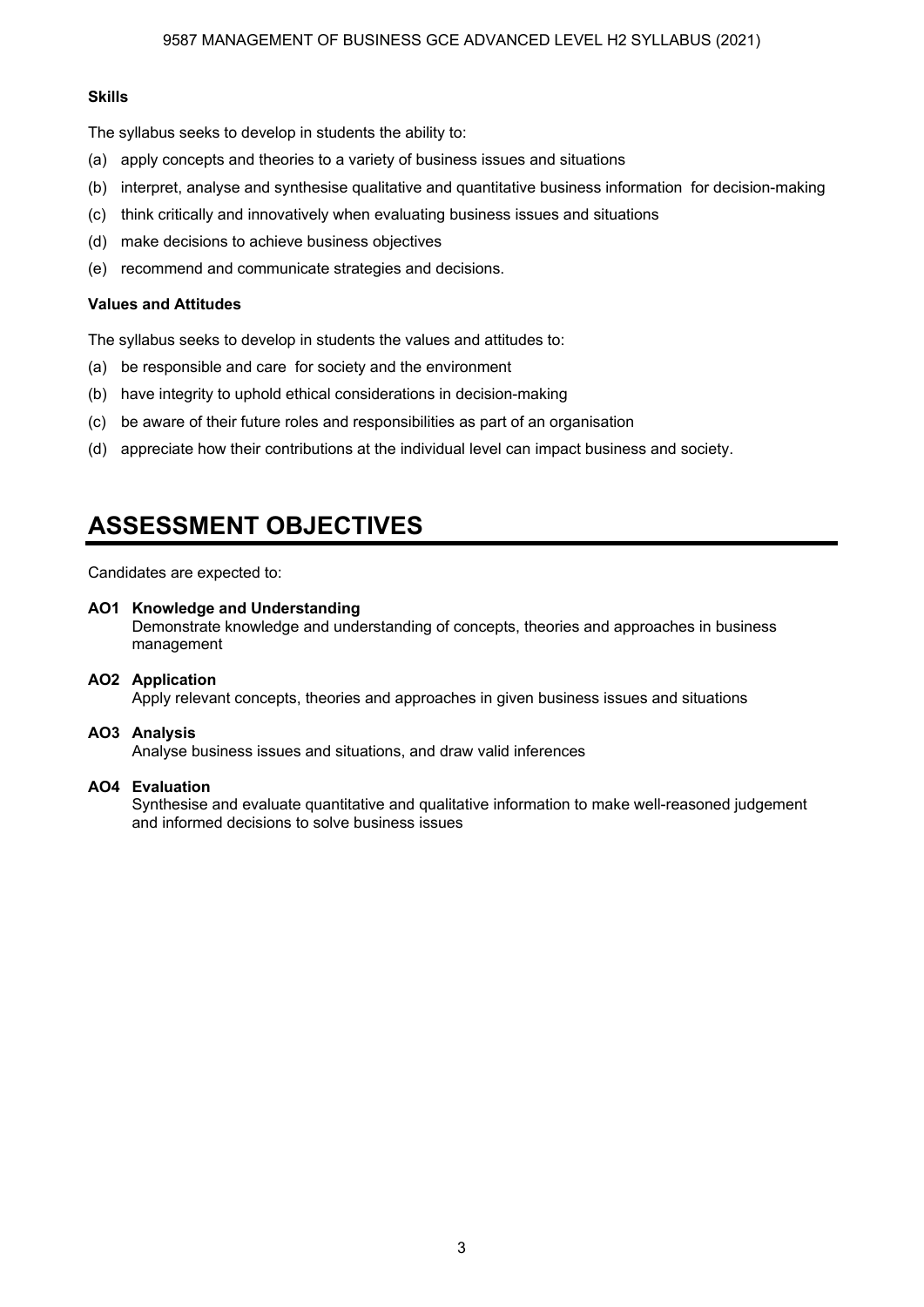### **SCHEME OF ASSESSMENT**

The assessment comprises two written examination papers. Candidates are required to take both papers.

|                                                                            | <b>Description</b>                                                                                                                                                                                                                                                                                                                                                                                                                                                                                                                                                                                              | Overall<br><b>Marks</b><br>(Weighting) | <b>Duration</b> |
|----------------------------------------------------------------------------|-----------------------------------------------------------------------------------------------------------------------------------------------------------------------------------------------------------------------------------------------------------------------------------------------------------------------------------------------------------------------------------------------------------------------------------------------------------------------------------------------------------------------------------------------------------------------------------------------------------------|----------------------------------------|-----------------|
| Paper 1<br><b>Data</b><br><b>Response</b><br>and Essay<br><b>Questions</b> | Section A: Data Response Questions (50 marks, 25%)<br>There will be two compulsory data response questions.<br>Candidates are required to answer all part-questions in<br>each data response question.<br>Each data response question will carry 25 marks.<br>Section B: Essay Questions (50 marks, 25%)<br>Candidates are required to answer two essay questions<br>from a choice of three.<br>Each essay question will carry 25 marks.                                                                                                                                                                        | 100 marks<br>(50%)                     | 3 hours         |
| Paper <sub>2</sub><br><b>Case Study</b>                                    | There will be one compulsory case study based on an<br>adapted real business situation. Structured and essay<br>questions will be set based on the case study. Candidates<br>are required to answer all the questions in this paper.<br>Section A: Structured Questions (60 marks, 30%)<br>There will be five compulsory structured questions.<br>Each structured question will carry about 8 to 14 marks.<br>Section B: Essay Questions (40 marks, 20%)<br>There will be two compulsory essay questions which will<br>focus on strategic decision-making (Unit 6).<br>Each essay question will carry 20 marks. | 100 marks<br>(50%)                     | 3 hours         |

### **SPECIFICATION GRID**

|              | AO1<br>Knowledge<br>and<br>Understanding | AO <sub>2</sub><br><b>Application</b> | AO3<br><b>Analysis</b> | <b>AO4</b><br><b>Evaluation</b> | <b>Total</b>       |
|--------------|------------------------------------------|---------------------------------------|------------------------|---------------------------------|--------------------|
| Paper 1      | 20 <sub>m</sub>                          | 26 <sub>m</sub>                       | 30 <sub>m</sub>        | 24 <sub>m</sub>                 | $100 \,\mathrm{m}$ |
|              | [10%]                                    | [13%]                                 | [15%]                  | [12%]                           | $[50\%]$           |
| Paper 2      | 20 <sub>m</sub>                          | 24 <sub>m</sub>                       | 30 <sub>m</sub>        | 26 <sub>m</sub>                 | 100 <sub>m</sub>   |
|              | [10%]                                    | [12%]                                 | [15%]                  | [13%]                           | $[50\%]$           |
| <b>Total</b> | 40 m                                     | 50 <sub>m</sub>                       | 60 <sub>m</sub>        | 50 <sub>m</sub>                 | $200 \text{ m}$    |
|              | $[20\%]$                                 | [25%]                                 | $[30\%]$               | [25%]                           | $[100\%]$          |

The skills are weighted to give an indication of their relative importance. They are not intended to provide a precise statement of the number of marks allocated to particular skills.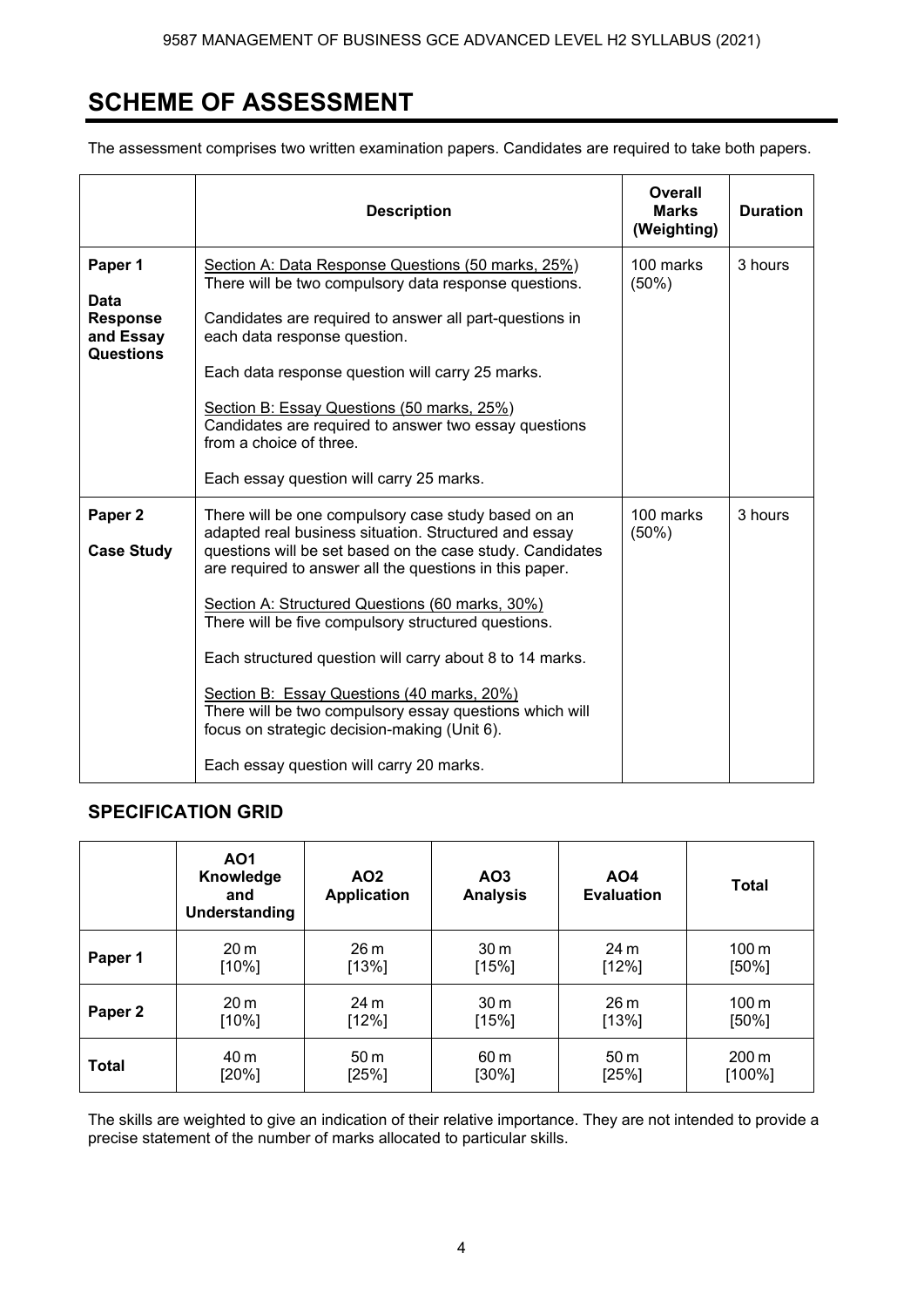### **DESCRIPTION OF COMPONENTS**

#### **Paper 1 (Data Response and Essay Questions)**

Candidates are required to answer all questions in Section A and two questions from Section B.

**Section A** will consist of two compulsory data response questions each carrying 25 marks. Each question will focus mainly on one syllabus section and comprise of no more than one page of data. There will be four part-questions for each set of data, which may include further sub-parts. The last one or two part-questions are likely to draw knowledge from other sections of the syllabus, as well as the main focus of that data set. Candidates are required to answer all part-questions within each data response question.

**Section B** will consist of three essay questions. At least one of the three questions will have parts (a) and (b). Candidates are required to answer two out of the three questions. Each essay question will carry 25 marks.

Paper 1 will not assess Unit 6 Strategic Management.

Paper 1 carries a total of 100 marks.

#### **Paper 2 (Case Study)**

There will be one compulsory case study based on an adapted real business situation. The case study materials will consist of no more than three pages of quantitative and qualitative information. Integration of knowledge across all sections of the syllabus will be required. Candidates are required to answer all the questions in this paper.

**Section A** will consist of five compulsory structured questions each carrying about 8 to 14 marks. Two of the questions may involve calculations based on the data provided.

**Section B** will consist of two compulsory essay questions that are based on the context of the case study material, and will focus on strategic decision-making (Unit 6). Each question will carry 20 marks.

Paper 2 carries a total of 100 marks.

## **USE OF A CALCULATOR**

The use of a calculator as approved by the Singapore Examinations and Assessment Board is allowed for both papers.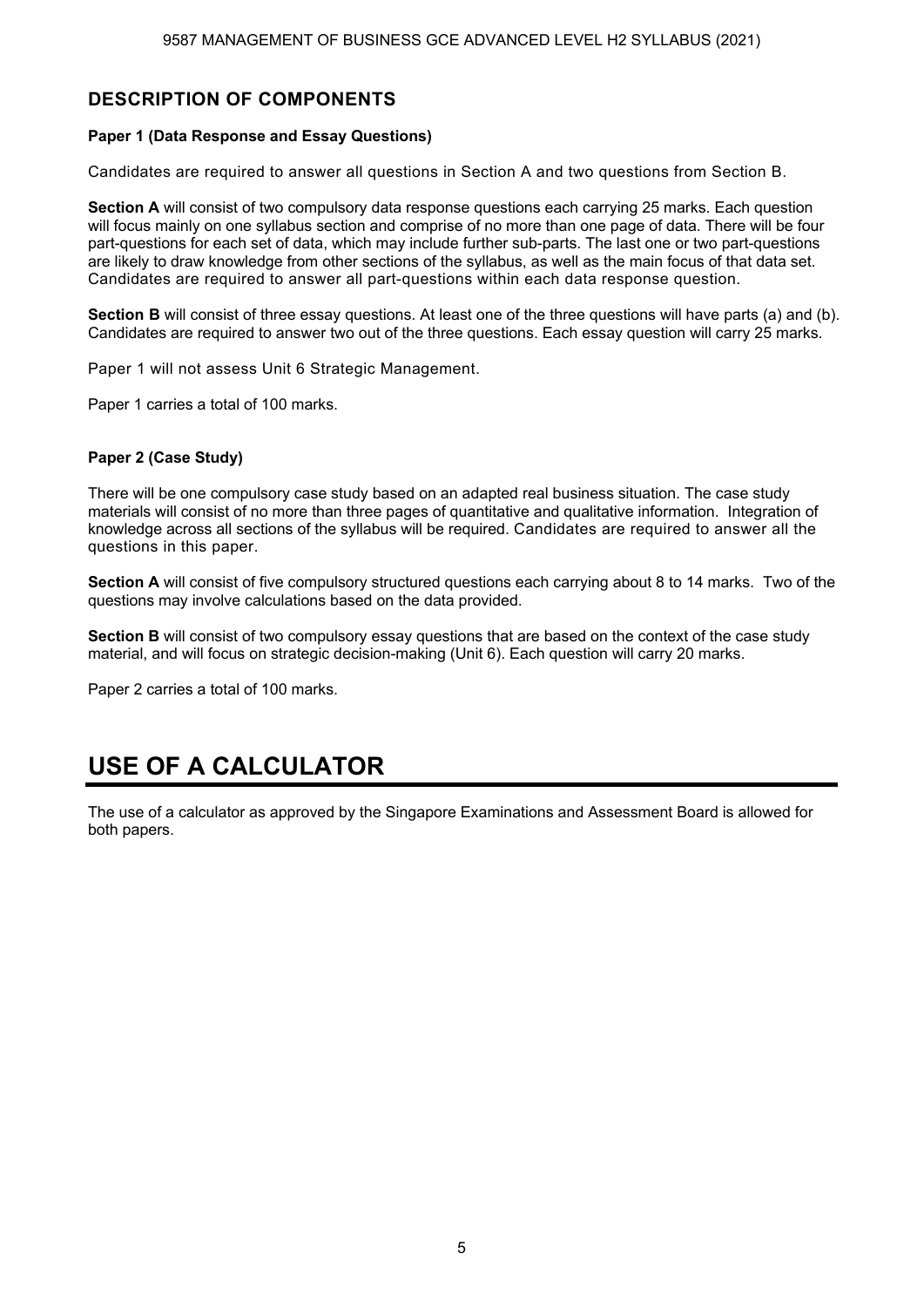### **SYLLABUS CONTENT**

#### **Content Outline**

The syllabus content is organised into six main sections as follows:

#### **1 Business and the environment**

- 1.1 Nature and purpose of business
- 1.2 Business structure
- 1.3 Growth of business
- 1.4 Globalisation
- 1.5 Decision-making

#### **2 Managing people**

- 2.1 Nature and purpose of management
- 2.2 Organisational structure
- 2.3 Human resource management
- 2.4 Leadership
- 2.5 Motivation
- 2.6 Communication

#### **3 Marketing**

- 3.1 Nature and purpose of marketing
- 3.2 Market analysis and strategies
- 3.3 Market intelligence
- 3.4 Market segmentation, targeting and positioning
- 3.5 The marketing mix

#### **4 Operations management**

- 4.1 Nature and purpose of operations management
- 4.2 Operations planning and control
- 4.3 Methods of operations
- 4.4 Productivity and efficiency
- 4.5 Capacity utilisation, outsourcing and off-shoring
- 4.6 Quality management
- 4.7 Inventory management

#### **5 Finance**

- 5.1 Nature and purpose of finance
- 5.2 Sources of finance
- 5.3 Bases of cost allocation
- 5.4 Financial performance analysis
- 5.5 Cash flow forecast and budgeting
- 5.6 Investment appraisal

#### **6 Strategic management**

- 6.1 Nature and purpose of strategic management
- 6.2 Strategic analysis
- 6.3 Strategic choice
- 6.4 Strategic implementation and evaluation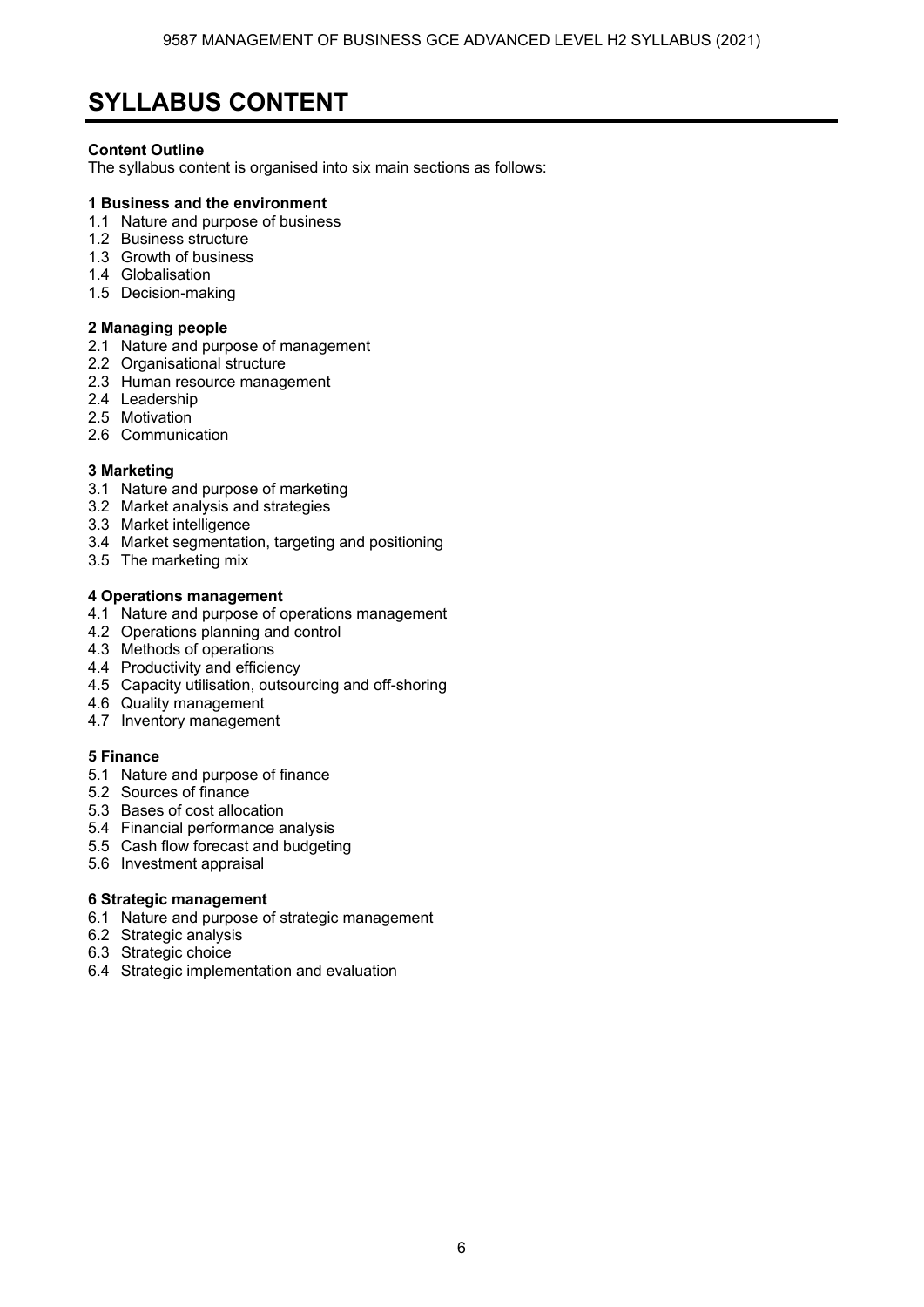### **Detailed Content**

#### **1 Business and the environment**

This section provides an understanding of business and the external environment. The emphasis is on the business creating value for the different stakeholders through decision-making. In order to create value, business must establish clear objectives and take into consideration the internal and external environment of business in its decision-making process.

Students will discuss how business creates value to meet the interests of various stakeholders. To create value, students will apply the decision-making process to address business issues and situations, while considering the impact of external factors in decision-making. Students will also discuss the growth of business to become a multinational player in the global arena.

#### **1.1 Nature and purpose of business**

- Primary purpose: to create value for the various stakeholders of the business
	- Importance of value to various stakeholders
	- Measurement of value: financial and non-financial
- Stakeholders: individuals or groups with an interest in the activities of a business
	- Customers, shareholders/owners, suppliers, employees, government agencies, public interest groups, local communities, trade associations, unions and the media
	- Importance and influence of stakeholders on business decision-making

– Conflict of interest and priorities between stakeholders

Note: *Competitors are not considered a stakeholder.*

Note: *Students are not required to differentiate between internal and external stakeholders.*

- Business objectives: survival, profit maximisation, profit satisficing and growth
	- Importance of objectives at strategic and functional level
	- Role of objectives in business decision-making
	- Establishing priority in importance of objectives
	- Change of objectives across time and stage of business

#### **1.2 Business structure**

- Legal structure: sole proprietorship, partnership, private limited company and public limited company
	- Features of each legal structure
	- Factors influencing choice of legal structures
- Economic sectors
	- Roles of primary, secondary and tertiary sector business
	- Roles of public and private sectors
	- Other types of organisation: public-private partnerships, non-profit organisations, non-governmental organisations, social enterprise and charities

Note: *Students are not required to know features of other types of organisation.*

#### **1.3 Growth of business**

- Criteria to measure size of business
	- Examples of criteria: labour force, capitalisation, market share and output
- Small and Medium-sized Enterprise (SMEs)
	- Importance and role of SMEs in the economy
		- Benefits and challenges of an SME
- Large businesses
	- Importance and role of large businesses in the economy
	- Benefits and challenges of a large business
- Economies and diseconomies of scale
	- Types of economies and diseconomies of scale
	- Distinction between internal and external economies of scale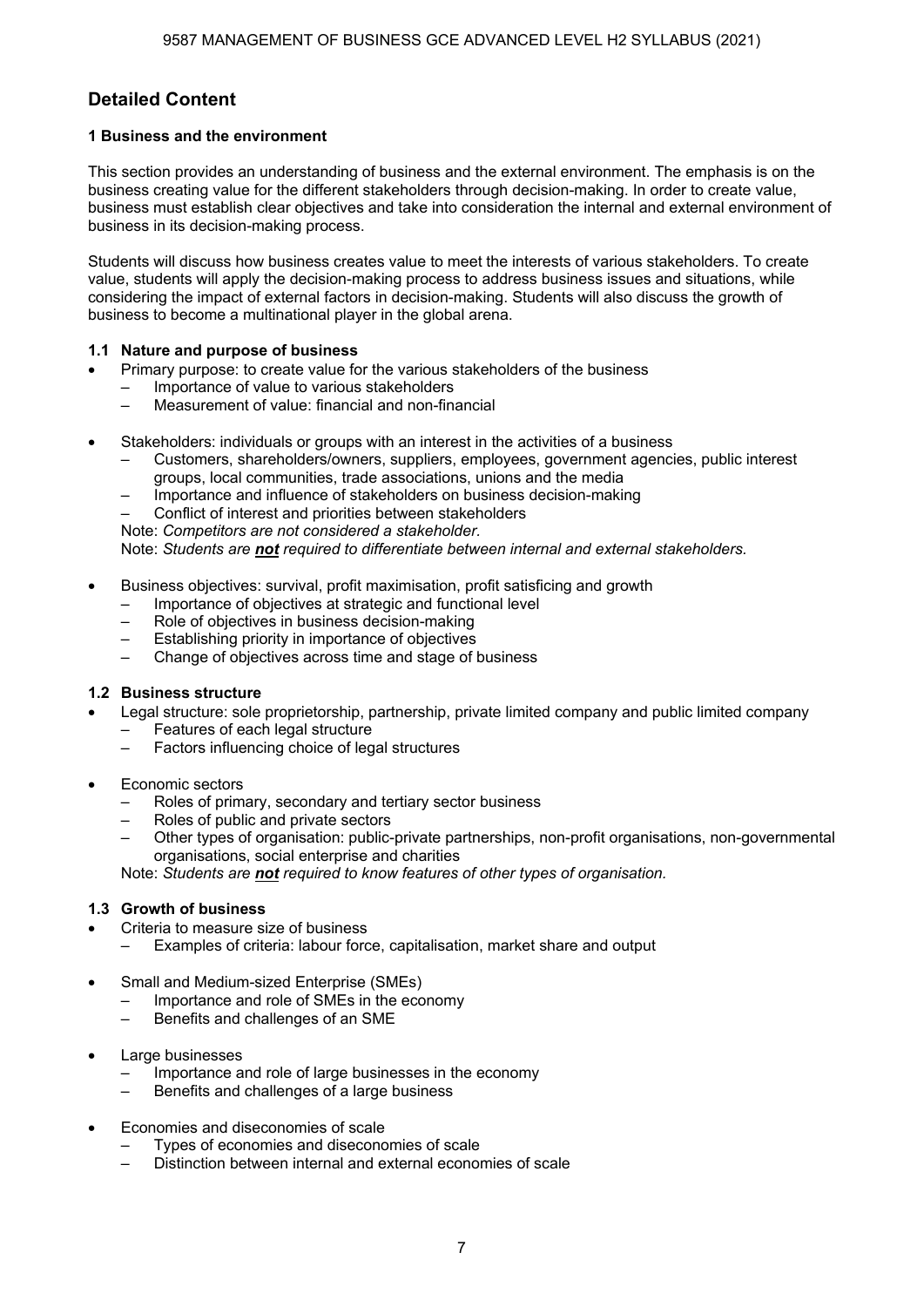- Organic and external growth
	- Ways a business can grow organically (internally)
	- Ways a business can grow externally: joint ventures, strategic alliance, mergers and takeovers

#### **1.4 Globalisation**

- Multinational business
	- Reasons for growth of multinational business
	- Importance of multinational business in the global economy
	- Influence of multinational business on host country
- International connectivity
	- Impact of how events in another country will affect the business

#### **1.5 Decision-making**

- The decision-making process
	- Identify the decision situation
	- Gather information and generate options
	- Analyse options
	- Decide on the best option
	- Implement the decision
	- Monitor and evaluate results
- External factors affecting decision-making (PESTLE)
	- Political: policies and international agreements set by government bodies
	- Economic: business enablers and constraints due to market climate and economic cycle
	- Socio-cultural: society's culture, norms and values
	- Technological: creation of new processes and products due to advancement in technology
	- Legal: laws and regulations
	- Ecological: environmental issues
- Information for decision-making
	- Examples: government statistics, trade figures, consumer price index, and official websites
	- Characteristics of useful information for decision-making
	- Methods of presenting data and information

#### **2 Managing people**

This section explores the art and science of managing people to create value for stakeholders. Businesses design structures and processes as well as adopt management concepts to maximise the potential of the workforce in the organisation. Decisions on managing people include determining the right structure to meet the objectives of the business. The business will also decide on procedures to manage the workforce effectively and efficiently, through the use of appropriate leadership, motivation and communication measures on employees. External factors influencing decisions on managing people and implications of such decisions on other business functions must be considered during the decision-making process.

Students will discuss how managing people effectively contributes to value creation. They will consider the appropriate organisational structure of a business for the effective planning and management of human resources. Students will also discuss the effective approaches of leadership, motivation and communication.

#### **2.1 Nature and purpose of management**

- Importance of management
	- To achieve outcomes by way of managing people effectively
- Functions of management
	- The functions of management include planning, organising, leading, controlling

 Note: *Students are required to draw connections between the functions of management and the other sections in this syllabus.*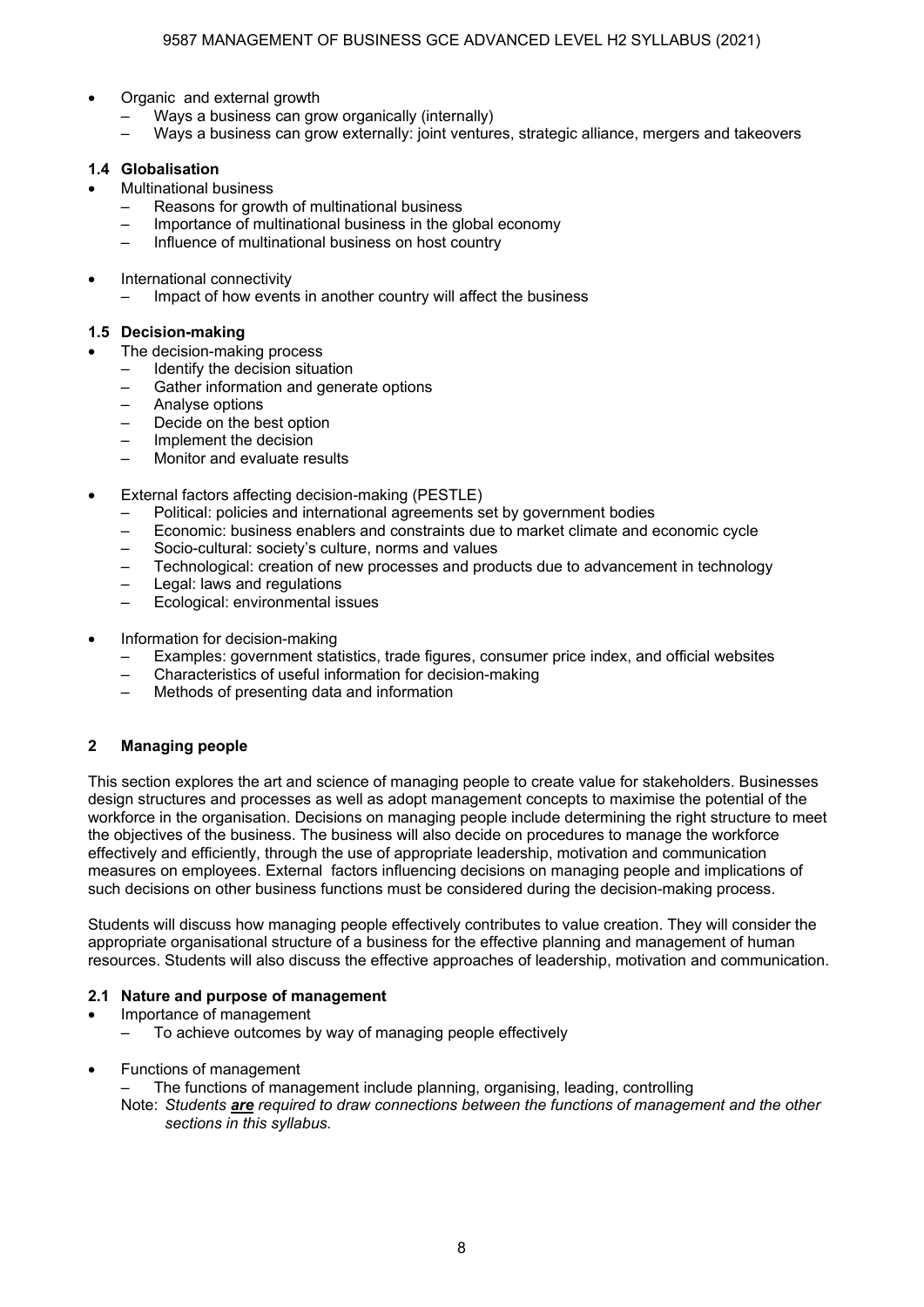#### **2.2 Organisational structure**

- Elements of organisational structure
	- Hierarchy of authority; span of control; authority, responsibility and delegation; centralisation versus decentralisation
- Approaches to organisational structure
	- Mechanistic versus organic approach
- Design of organisational structure

 – Simple; functional; divisional (by product, customer, geographic location etcetera); matrix (horizontal and vertical)

#### **2.3 Human resource management**

- Planning the human resources needed
	- Understanding current employee needs<br>– Predicting future employee needs
	- Predicting future employee needs
- Human resource activities: recruitment and selection; orientation, training and development; performance appraisal; compensation; promotions, transfers, disciplining and dismissals
	- Tasks involved for each human resource activity
- Tripartite relationship
	- Conflict of objectives between management and workforce
	- Importance of tripartite relationship
	- Impact of tripartite relationship on human resource management

Note: *Students are not required to know detailed tripartite committees and initiatives.*

#### **2.4 Leadership**

- Leadership style
	- Autocratic, democratic, paternalistic, laissez-faire, situational

 Note: *Students are not required to know the situational theories of leadership such as the Blanchard and Hersey Model and House's path-goal theory.* 

- Factors affecting leadership style
	- Task, organisation tradition, type of labour force, size of team, personality of leader, personality of team, situation

#### **2.5 Motivation**

- Rewards and motivation
	- Extrinsic rewards versus intrinsic rewards
- Motivation theories
	- Needs theories: Maslow, Herzberg and McClelland
	- Process theories: expectancy and equity theory
- Incentives to motivate
	- Financial versus non-financial incentives

#### **2.6 Communication**

The communication process

 – Sender, message and receiver; encoding and decoding; the medium; feedback; noise Note: *Students are not required to explain in detail each element of the communication process.* 

- Communication channels
	- Formal communication channels: vertical communication; horizontal communication; external communication
	- Informal communication channels: grapevine; management by walking around/wandering about
- Barriers to effective communication
	- Types of barriers: physical barriers; semantic barriers; personal barriers
	- Methods to overcome barriers and improve communication effectiveness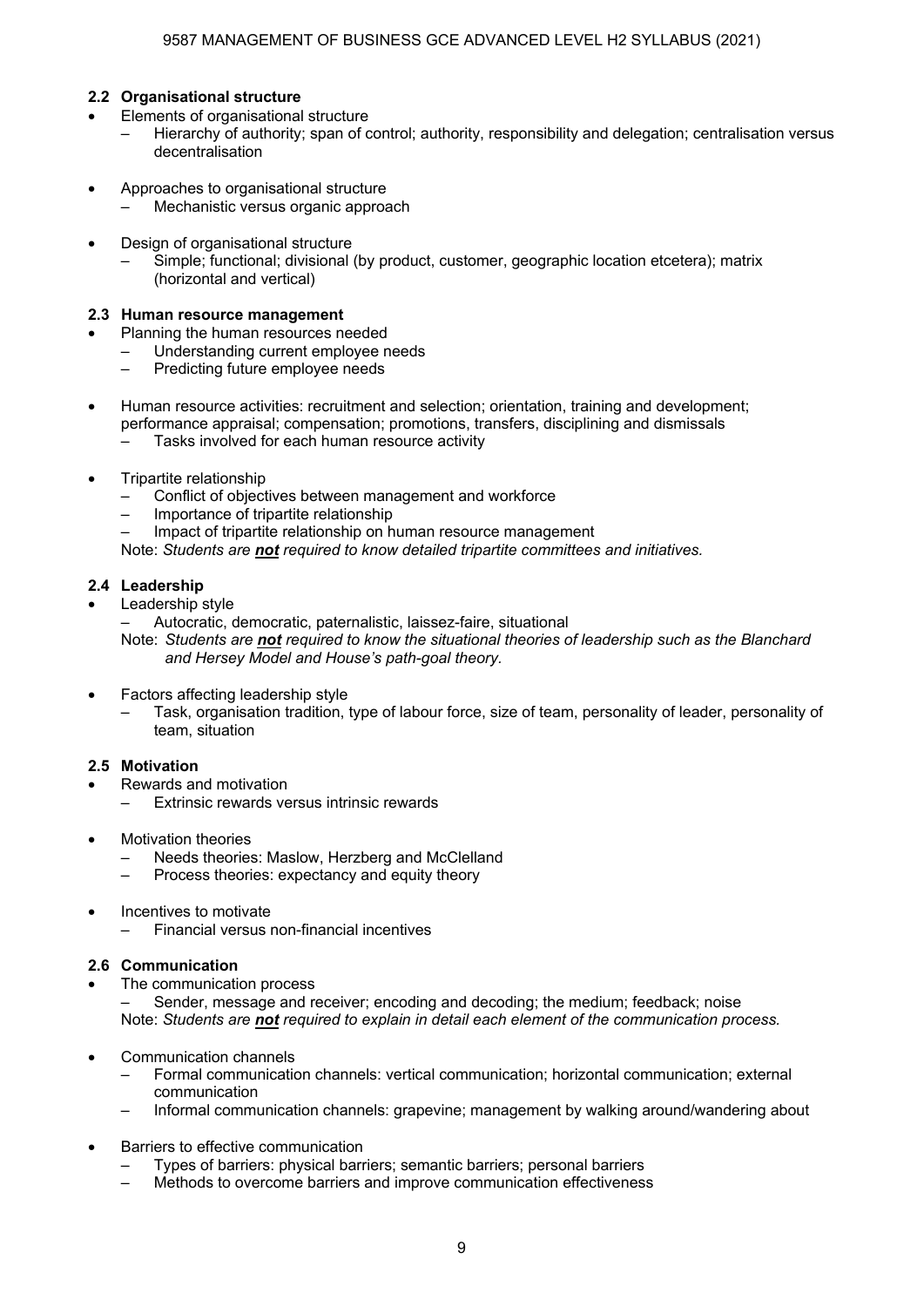#### **3 Marketing**

This section focuses on the contribution of the marketing function to enhance business competitiveness, and consequently create value for stakeholders. Marketing decisions involve identifying the target customers and the positioning of the product through effective market research, and to develop and implement a suitable marketing mix thereafter. External factors influencing marketing decisions and implications of such decisions on other business functions must be considered during the decision-making process.

Students will discuss the significance of a marketing orientation and consider the satisfaction of customer needs by being marketing oriented. They will also discuss the development of an effective marketing mix based on the product positioning.

#### **3.1 Nature and purpose of marketing**

- Types of market
	- Consumer; business; government
- Types of marketing indices: market size; market growth; market share – Measuring marketing indices
- Marketing perspectives: marketing concept; product concept; production concept
	- Distinction between marketing perspectives
	- Appropriateness and examples of marketing perspectives
- Marketing objectives
	- Importance of setting marketing objectives
	- Types of objectives: market leadership; market share; profitability
	- Supporting objectives include brand awareness and attitude change

#### **3.2 Market analysis and strategies**

- Product portfolio analysis: Boston Consulting Group (BCG) Matrix
	- Usefulness in analysing product portfolio in terms of market share and market growth
- Product and market growth strategies: the Ansoff Matrix
	- Product and market risk review
	- Market penetration; market development; product development; diversification
	- Usefulness in considering growth strategies

#### **3.3 Market intelligence**

- Importance of market intelligence
- Need to understand the customer
	- Need for sales forecasting
		- Benefits and limitations of sales forecasts

Note: *Students are not required to know methods of forecasting.*

- Primary and secondary research
	- Distinction between primary and secondary research
	- Features of primary and secondary research

#### **3.4 Market segmentation, targeting and positioning**

- Market segmentation
	- Importance of market segmentation
	- Bases of market segmentation: geographical, demographic, behavioural
	- Types of segmentation: mass marketing versus niche marketing
- Market targeting
	- Criteria for selecting a target market
- Market positioning: perceptual map and unique selling proposition
	- Usefulness of perceptual map
	- Importance of unique selling proposition and product differentiation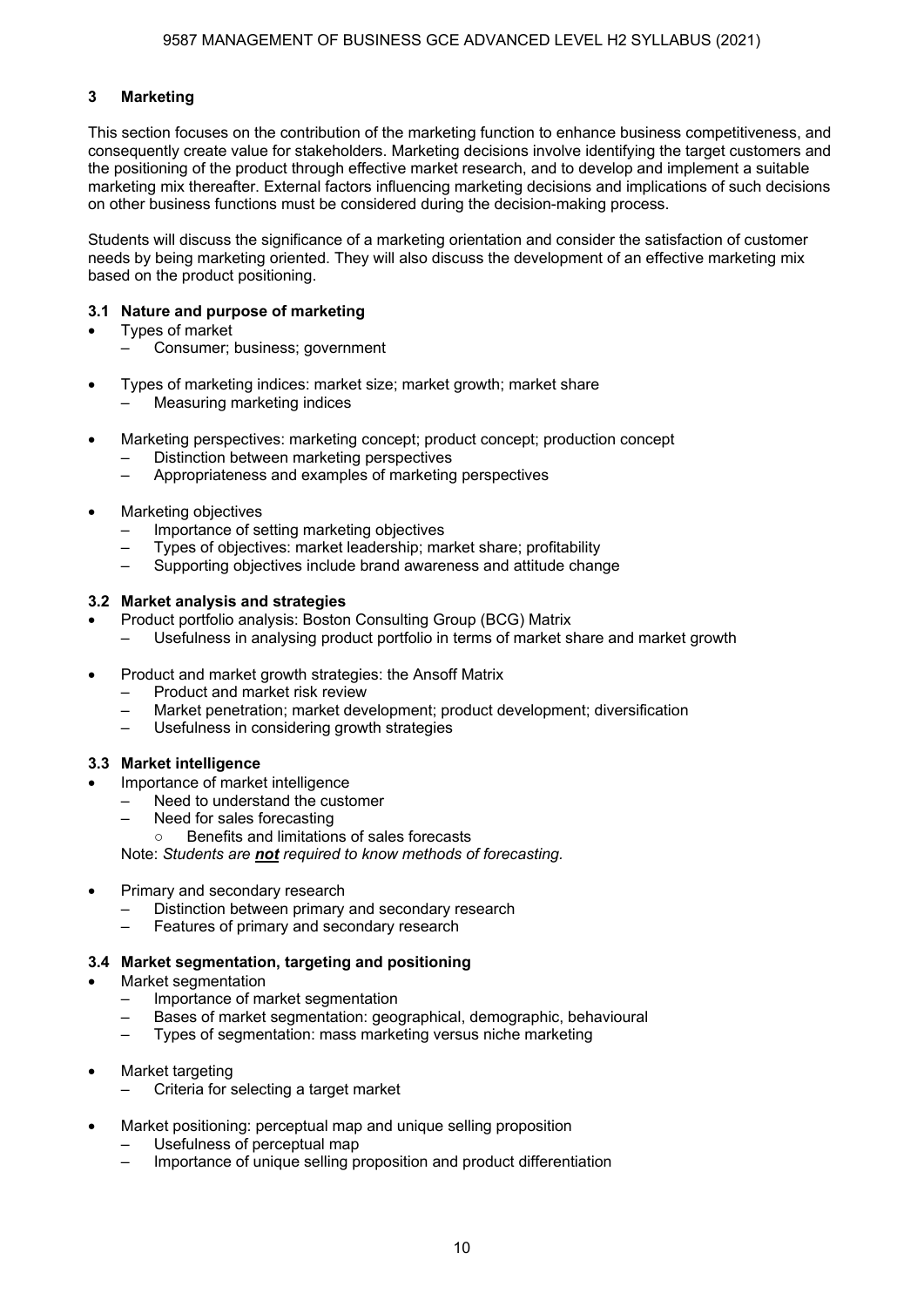#### **3.5 The marketing mix**

- Product
	- Classification of product: goods (tangible) and services (intangible)
	- Product life cycle
		- Stages in a product life cycle
		- Importance of each stage in a product life cycle
- Price
	- Importance of price
	- Factors affecting pricing decisions
		- Internal: costs and business objectives
		- External: competition, demand and external environment
	- Pricing strategies:
		- New product pricing: penetration pricing versus price skimming
		- Existing product pricing: cost-based pricing, breakeven pricing, perceived value pricing and psychological pricing

Note: *Students are not required to know other pricing strategies not listed above*.

- **Promotion** 
	- Importance of promotion
	- Types of promotional tools: advertising; sales promotion; personal selling; publicity and public relations; online promotion
	- Integrated marketing communications
		- Factors affecting choice of promotional tool
			- Nature of product
			- Stage in product life cycle
- Place (Distribution)
	- Importance of distribution channels
		- Types of distribution channel
			- Direct versus indirect
			- Wholesaler versus retailer
	- Factors affecting choice of channel of distribution: product; costs involved; nature of markets and locations; competition

#### **4 Operations management**

This section introduces an understanding of the management of resources to achieve efficient production of goods and services, in supporting the business to create value for stakeholders. Operational decisions involve the planning, control and design of operation methods to optimise efficiency and productivity, as well as to improve quality and processes. Another aspect of operational decisions concerns the management of inventory. External factors influencing operational decisions and implications of such decisions on other business functions must be considered during the decision-making process.

Students will discuss the optimal efficiency and productivity of a business, as well as consider the improvement of quality and process in operations. Students will also evaluate the effectiveness in the management of inventory.

#### **4.1 Nature and purpose of operations management**

- Importance of operations management
	- Managing the transformation process, productivity, quality and inventory
- Operational (transformational) process: inputs, process, outputs
	- The transformation of resources into goods and services
- Value-added
	- Concept and importance of value-added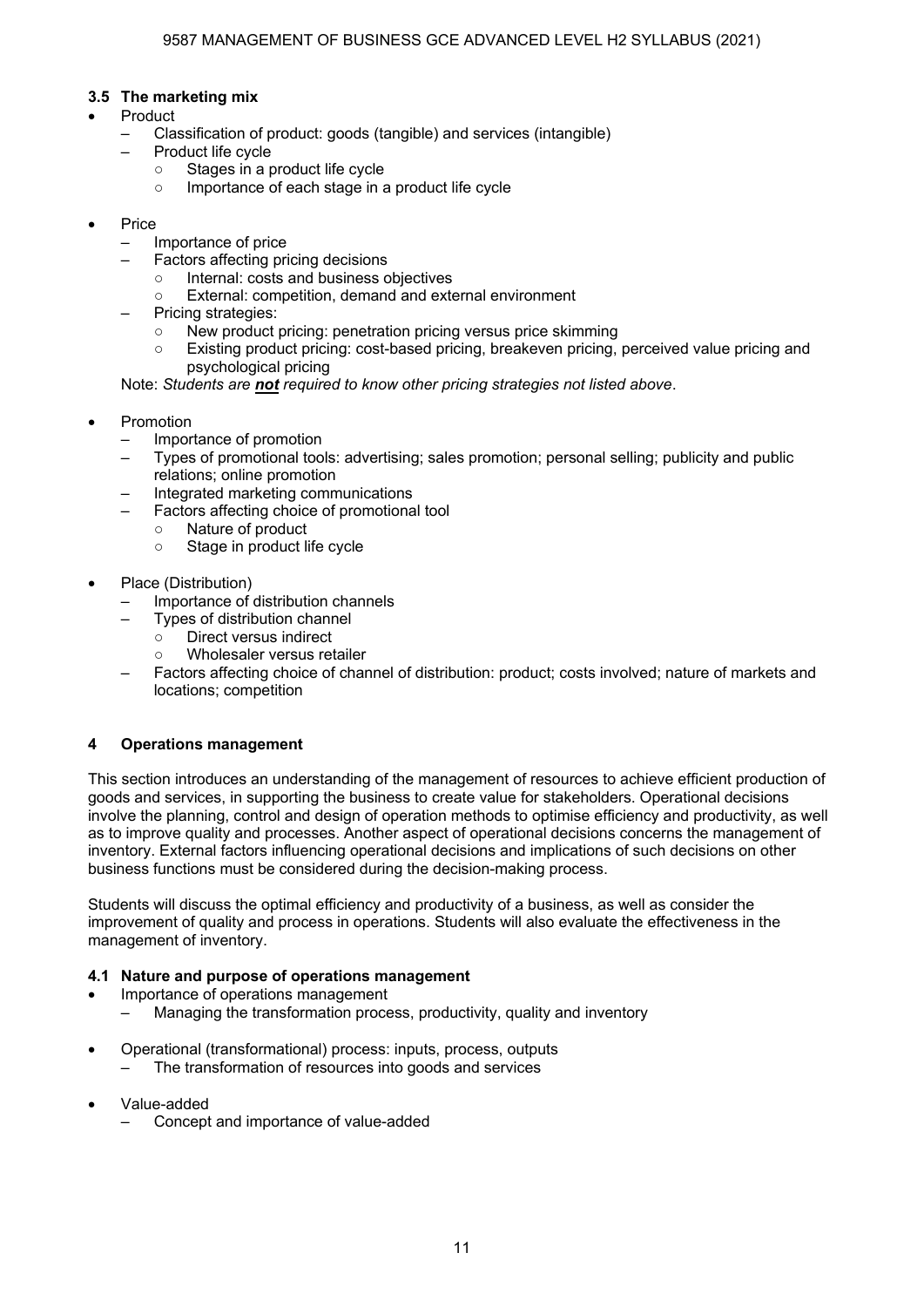#### **4.2 Operations planning and control**

- Importance of operations planning and control
	- Operations planning and control allows a business to set targets, timelines and the operation method, and to ensure the plans are adhered to with appropriate actions taken if otherwise
- Activities of planning and control
	- Activities include loading, sequencing, scheduling, monitoring and control

#### **4.3 Methods of operations**

- Operation methods: job, batch and flow
	- **Features**
	- Advantages and disadvantages
	- Factors affecting choice of production method:
		- Nature of product
		- Size of market

Note: *Students are not required to know other factors affecting choice of production method.* 

- Capital and labour intensity
	- Advantages and disadvantages of capital and labour intensive methods
	- Factors affecting choice of capital or labour intensive approach
		- Nature of product and size of market
		- Relative cost of labour and capital
		- Quality and quantity of education in country

#### **4.4 Productivity and efficiency**

- Importance of productivity and efficiency
	- Productivity ensures that a business produces more with the same amount of resources
	- Efficiency implies that the business is maximising operations capability to produce minimum waste
- Ways to improve productivity and efficiency
	- Upgrade skill levels of workers through training
	- Leverage technology
	- Improve management efficiency
	- Increase employee motivation levels

#### **4.5 Capacity utilisation, outsourcing and off-shoring**

- Capacity utilisation
	- Importance of capacity utilisation
	- Calculation of capacity utilisation
- Capacity excesses and shortages
	- Effects and implications
	- Approaches to overcome capacity excesses and shortages
- **Outsourcing** 
	- Reasons for outsourcing
	- Risks of outsourcing
- Off-shoring
	- Reasons for off-shoring
	- Risks of off-shoring

#### **4.6 Quality management**

- Importance of quality
- Implications of poor quality
- Approaches to ensure quality
	- Quality control-
	- Quality assurance
	- Quality improvement phases: Plan, Do, Check, Act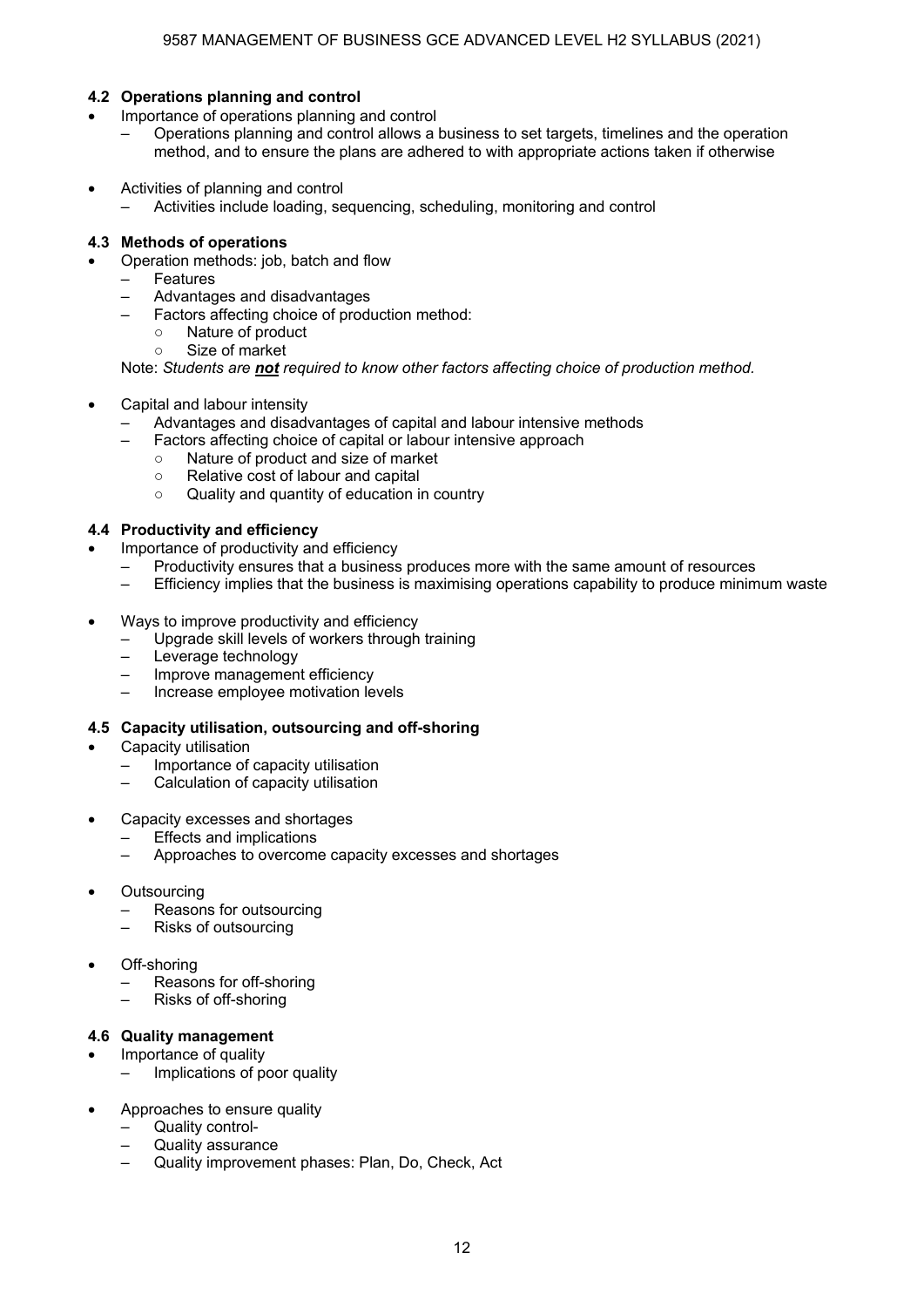#### **4.7 Inventory management**

- **Inventory** 
	- Types of inventory
	- Importance of inventory within a business
	- Costs and benefits of holding inventory
- Inventory control methods
	- Inventory control charts
		- Maximum inventory level; recorder level; minimum inventory level (buffer inventory); reorder quantity; lead time
		- Just-In-Time (JIT)
			- Operation of JIT
			- Benefits and limitations

Note: *Students are required to interpret inventory control charts.*

#### **5 Finance**

This section emphasises the importance of finance management, including the sourcing of funds, allocation of costs, analysing the financial performance and forecasting the future financial needs of the business. The finance function focuses on decisions raising and utilising of funds, as well as means to improve the financial position of the business. External factors influencing financial decisions and implications of such decisions on other business functions must be considered during the decision-making process.

Students will discuss the suitable source of finance and the optimal mix of sources for a business, and evaluate the effective and efficient utilisation of funds. Students will also consider the impact of the financial position of the business on decision-making.

#### **5.1 Nature and purpose of finance**

- Financial objectives
	- Importance of setting financial objectives
		- To maximise the wealth of shareholders
			- Raising funds at lowest possible costs
			- Utilising funds to maximise returns at minimum risks
- Need for finance
	- Start-up capital
	- Growth and expansion

#### **5.2 Sources of finance**

- Financial institutions and markets
	- Money and capital markets
- Legal structure and sources of finance
	- Relationship between legal structure and sources of finance
- Types of sources of finance
	- Short-term versus long-term financing
	- Debt versus equity financing
		- The optimal mix of debt and equity financing
	- Internal versus external sources
- Factors affecting sources of funds
	- Factors include cost, risk bearing by fund providers, flexibility, degree to retain control, gearing position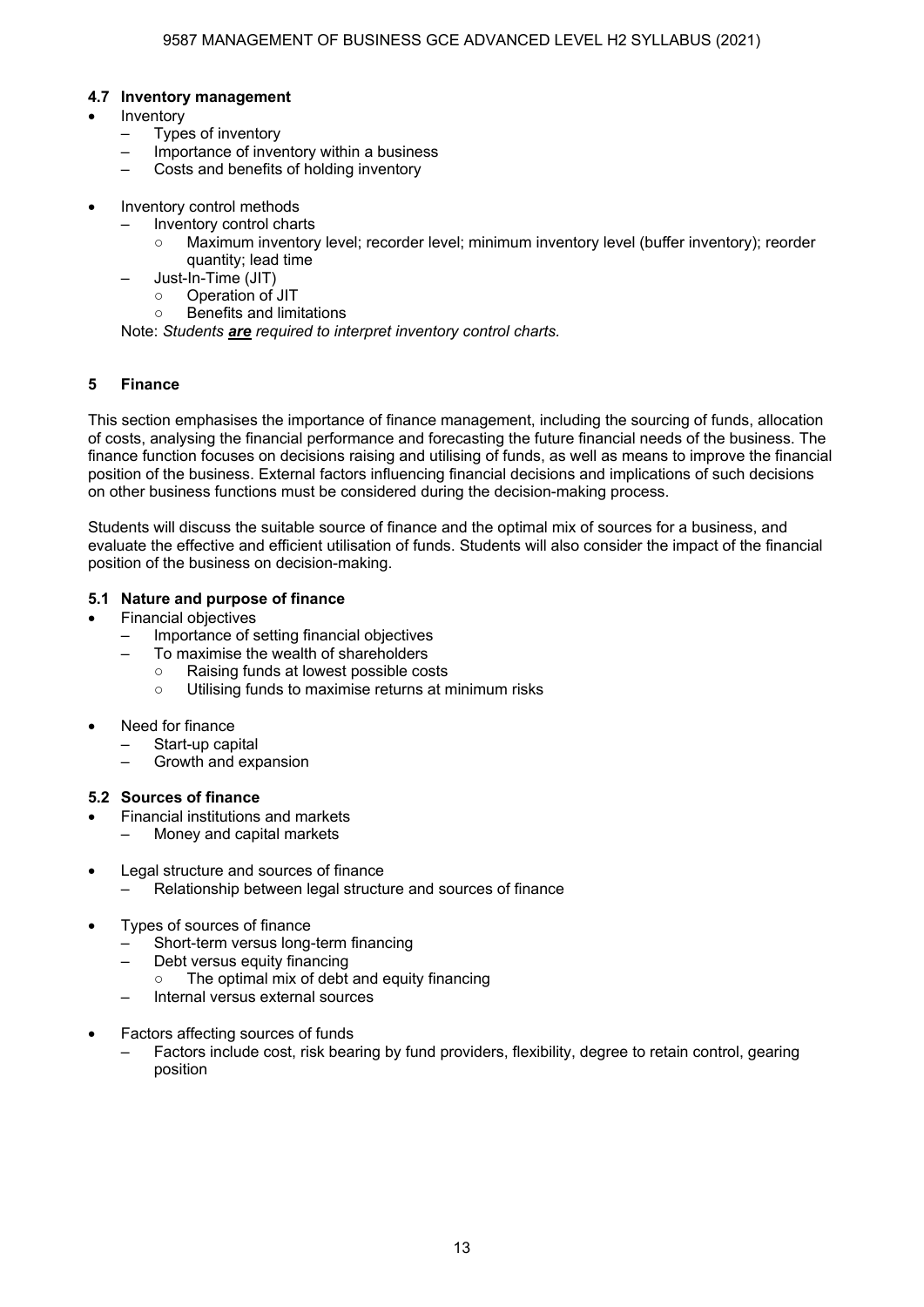#### **5.3 Bases of cost allocation**

- Classification of costs
	- Fixed and variable
	- Direct and indirect
- Importance of costing
	- Costing could be used for pricing decisions, calculating profits, determining resource requirements at different levels of output, and make or buy decisions
- Approaches to costing
	- Full costing
		- Uses and limitations of full costing
		- Marginal costing
			- Explanation of marginal costing
			- Situations where marginal costing is used
			- Limitations of marginal costing
- Breakeven Analysis
	- Calculation and interpretation of breakeven quantity, breakeven point, margin of safety and profit
	- Uses and limitations of breakeven analysis

#### **5.4 Financial performance analysis**

- Financial statements: Statement of Profit and Loss, commonly known as Income Statement; Statement of Financial Position, commonly known as Balance Sheet; Statement of Cash Flows
	- Purpose, components and uses of financial statements
	- Note: *Students are required to understand and interpret financial statements, but are not required to prepare them.*
- Financial ratios
	- Interpretation and uses of financial ratios
		- Liquidity ratios: working capital or current ratio; quick or acid-test ratio
		- Profitability ratios: gross profit margin; profit margin; return on equity
		- Gearing ratio: debt to equity ratio
		- Investment ratios: dividend vield; earnings per share

Note: *Students are not required to calculate financial ratios*

- Cash flow management
	- Define working capital
	- Explanation of the working capital cycle
	- Management of working capital

#### **5.5 Cash flow forecast and budgeting**

- Cash flow forecast
	- Importance of cash flow forecast
	- Uses of cash flow forecast
	- Factors affecting uncertainty in cash flow forecast
- **Budgeting** 
	- Importance of budgeting
	- Role of budget and need for budgetary control in decision-making Allocating resources, controlling and monitoring of the business
	- Benefits and drawbacks from the use of budgets
- Budgetary control technique: variance analysis
	- Explanation of variances
	- Adverse and favourable variances
	- Calculation and interpretation of variances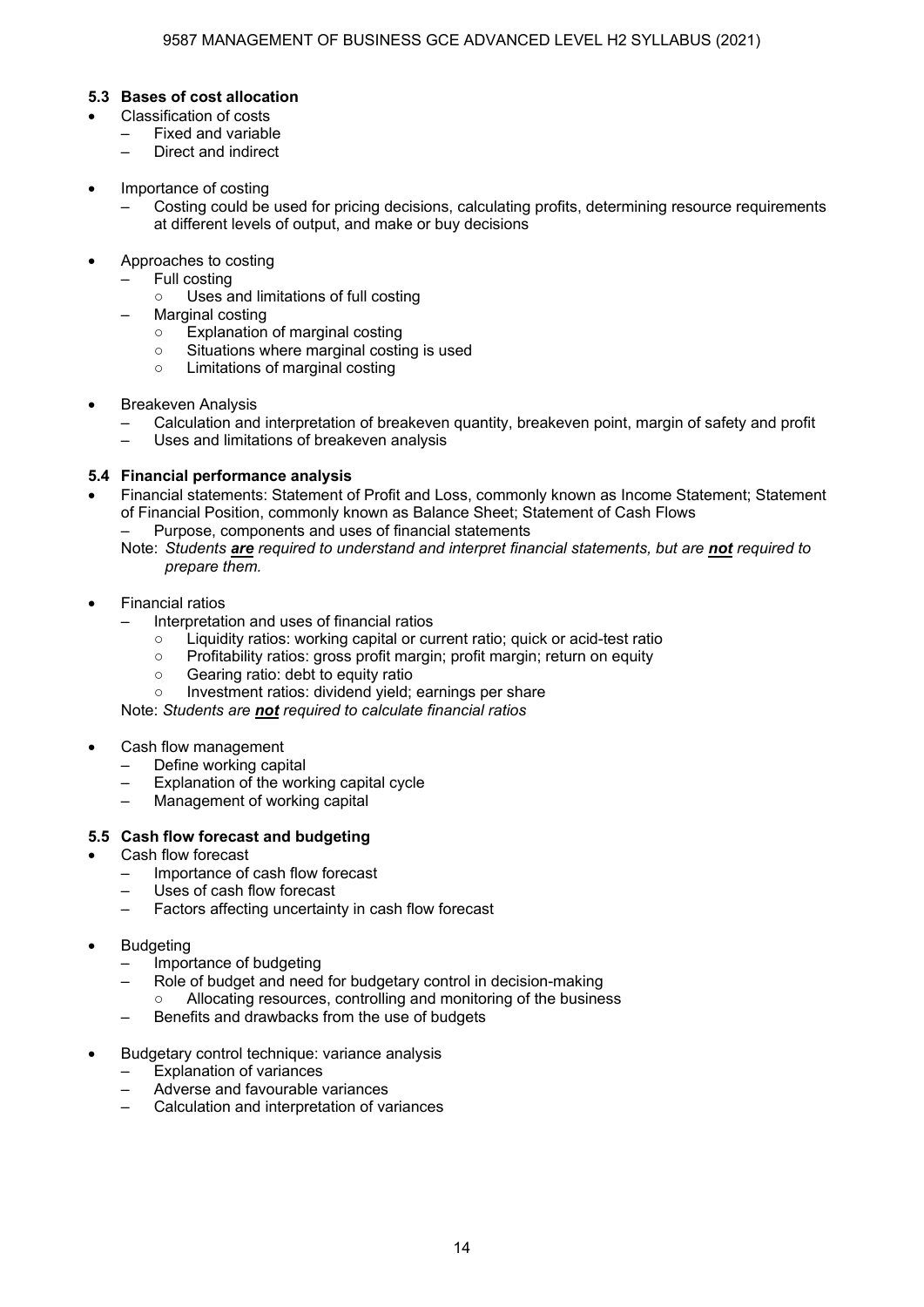#### **5.6 Investment appraisal**

- Capital investment appraisal
	- Importance of investment appraisal
	- Relevant risk in investment decisions
- Investment appraisal techniques
	- Meaning, calculation and interpretation of:
		- Payback
		- Average Rate of Return
		- Net Present Value

#### **6 Strategic management**

This section integrates business concepts and tools for analysis to decide and implement strategies for value creation. The strategic framework consisting of strategic analysis, strategic choice and strategic implementation will be adopted to manage the activities of the business and to attain long-term competitive advantage. Strategic management involves analysing the internal and external environment of the business, as well as deciding and implementing business-level and corporate-level strategies. Knowledge of business and the environment, and the four business functions must be synthesized, and applied in a cross-functional and holistic manner.

Students will discuss the current strategic position of a business, and evaluate the strategic decision made from available options. Students will also consider the approaches to implement the strategies.

#### **6.1 Nature and purpose of strategic management**

- Importance of strategic management
- Manage the activities of the business to attain long-term competitive advantage
- Competitive advantage
	- Importance of competitive advantage
	- Ways to obtain competitive advantage
	- Approaches and methods to sustain competitive advantage

#### **6.2 Strategic analysis**

- Strategic purpose: mission, vision and values
	- Importance of mission, vision and values in strategic management process
- Corporate governance
	- Importance of corporate governance
	- Emergence of business ethics and corporate social responsibility as part of corporate governance
	- Business ethics to be framed using ethical issues; namely, conflict of interest, and fairness and honesty
	- Consideration of business ethics and corporate social responsibility on decision-making
- Analysis of internal environment
	- Resources (*relates to content in Managing people, Operations management and Finance*)
	- Capabilities (*relates to content in Managing people)*
	- Core competencies (*relates to content in Marketing and Operations management*)
	- Activities (*relates to content in Operations management*)
	- SWOT Analysis Strengths and Weaknesses
- Analysis of external environment
	- PESTLE Model (*relates to content in Business & the environment*)
	- Porter's Five Forces
	- SWOT Analysis Opportunities and Threats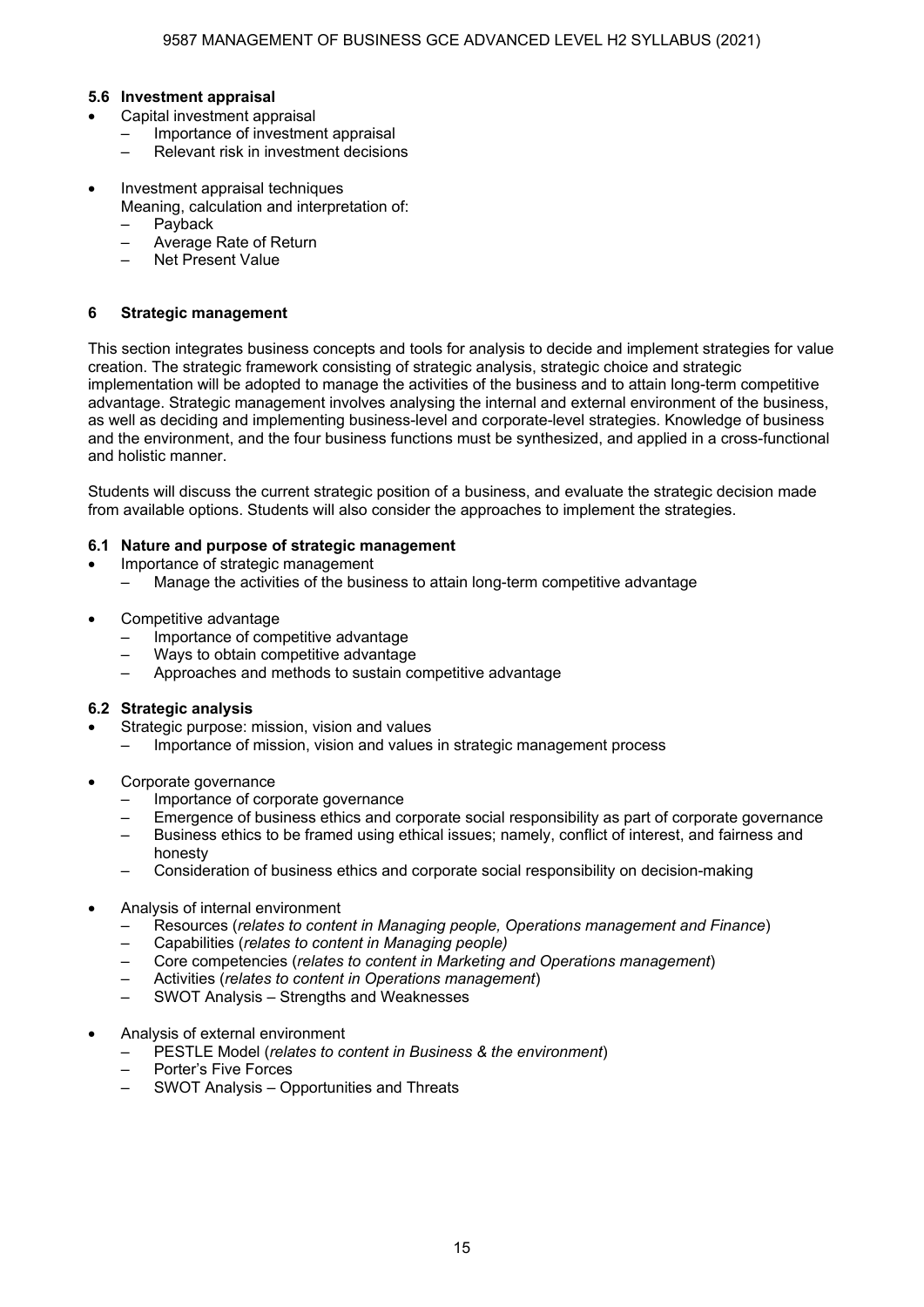#### **6.3 Strategic choice**

- Business-level Strategy
	- Differentiation (*relates to content in Managing people and Marketing*) ○ Value drivers and differentiation strategy
		- Cost-leadership (*relates to content in Operations management and Finance*)
			- Cost drivers and cost-leadership strategy
- Corporate-level strategy
	- Vertical integration (*relates to content in all four functions of business*)
		- Backward and forward integration
	- Diversification (*relates to content in all four functions of business*)
		- Product diversification
		- Industry diversification
		- Geographical diversification
- Note: *Students are not required to make strategic decisions using other corporate-level strategies such as mergers and acquisitions; and strategic alliances.*

#### **6.4 Strategic implementation and evaluation**

- Organisational design (*relates to content in Managing people*)
	- Organisational structure
	- Allocation of resources
	- Organisational culture
- Strategic leadership (*relates to content in Managing people*)
	- Role of strategic leader
	- Leadership styles
	- Communicating the strategy
- Change management
	- Reasons for change
	- Resistance to change
	- Methods to manage change
- Measurement of success (*relates to content in all four functions of business*)
	- Employee motivation and engagement
	- Market share and growth
	- Productivity and efficiency
	- Return on investment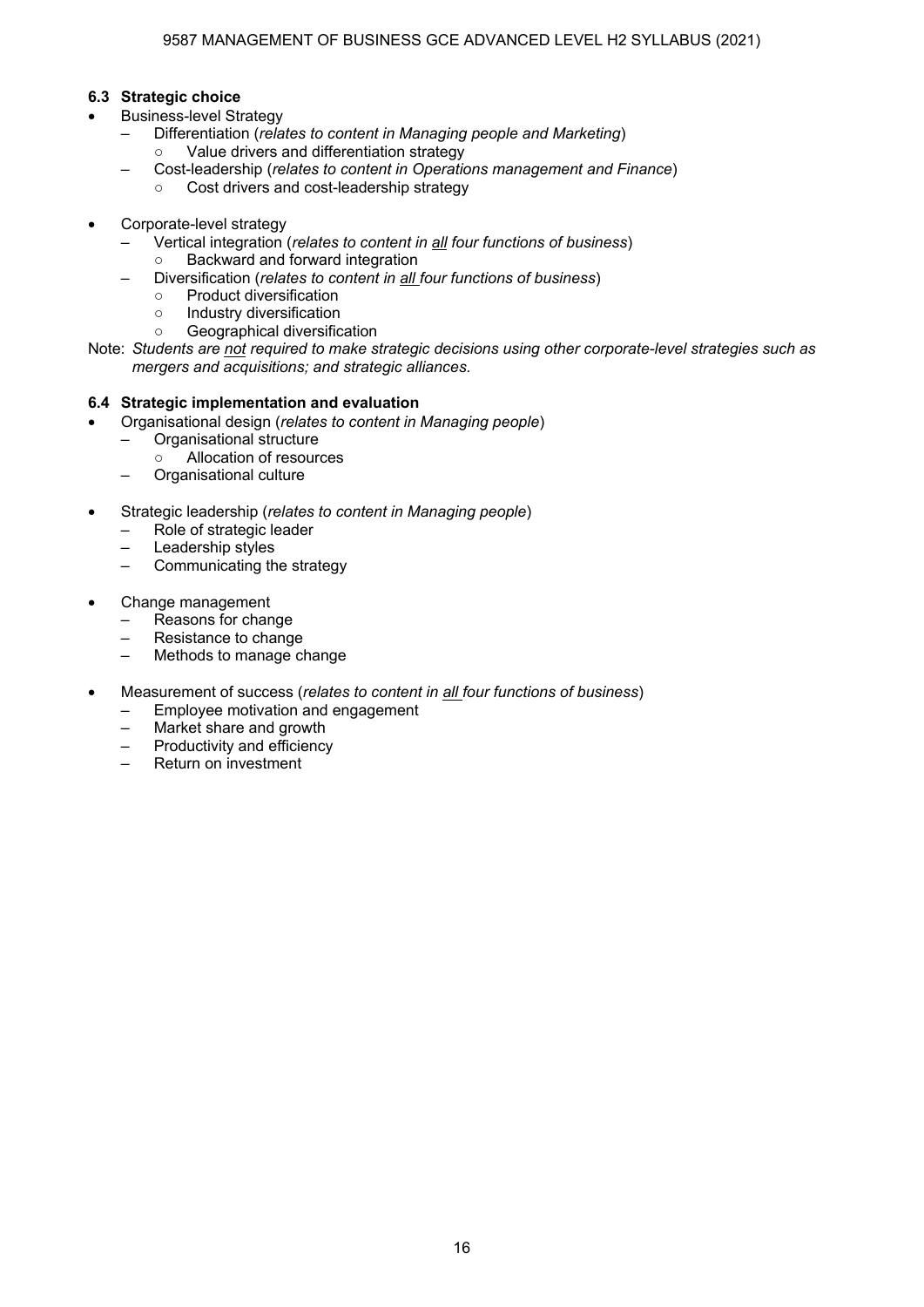## **APPENDIX A**

### Suggested resources

The reading list is indicative and not exhaustive.

| <b>Titles</b>          |                                                            | <b>Authors</b>                                                                                               | <b>Publisher</b>                                   |  |  |
|------------------------|------------------------------------------------------------|--------------------------------------------------------------------------------------------------------------|----------------------------------------------------|--|--|
|                        | <b>Business (general)</b>                                  |                                                                                                              |                                                    |  |  |
| 1                      | <b>AS/A Level Business</b><br>(Coursebook)                 | Stimpson and Farquharson                                                                                     | <b>Cambridge University Press</b><br>9781107677364 |  |  |
| 2                      | <b>AQA A Level Business</b>                                | Surridge and Gillespie                                                                                       | Hodder 9781471835780                               |  |  |
|                        | <b>Business and the environment</b>                        |                                                                                                              |                                                    |  |  |
| 3                      | Introduction to business                                   | William M Pride, Robert J Hughes South-Western Cengage<br>and Jack R Kapoor                                  | Learning, 2010                                     |  |  |
| 4                      | <b>Business A Changing World</b>                           | O C Ferrell, Geoffrey Hirt and<br>Linda Ferrell                                                              | McGraw Irwin, 2014                                 |  |  |
| 5                      | Understanding the Business<br>Environment                  | Claire Capon                                                                                                 | Pearson, 2009                                      |  |  |
| <b>Managing people</b> |                                                            |                                                                                                              |                                                    |  |  |
| 6                      | <b>Management A Practical</b><br>Introduction              | Angelo Kinicki and Brian K<br>Williams                                                                       | McGraw Hill Irwin, 2013                            |  |  |
| 7                      | Management Foundations and<br>Applications                 | Schermerhorn, Davidson, Poole,<br>Woods, Simon and McBarron                                                  | <b>Wiley, 2014</b>                                 |  |  |
|                        | Marketing                                                  |                                                                                                              |                                                    |  |  |
| 8                      | <b>Principles of Marketing</b><br>An Asian Perspective     | Philip Kotler, GaryArmstrong,<br>Swee Hoon Ang, Siew Meng<br>Leong, Chin Tiong Tan and<br>OliverYau Hon-Ming | Pearson 2011                                       |  |  |
| 9                      | <b>Marketing Management</b><br>An Asian Perspective        | Philip Kotler, GaryArmstrong,<br>Swee Hoon Ang, Siew Meng<br>Leong, Chin Tiong Tan and<br>OliverYau Hon-Ming | Pearson, 2012                                      |  |  |
| 10                     | Marketing                                                  | Shane Hunt and John Mello                                                                                    | McGraw Hill Irwin, 2015                            |  |  |
| Operations management  |                                                            |                                                                                                              |                                                    |  |  |
| 11                     | <b>Operations Management</b>                               | Nigel Slack, Alistair Brandon-<br>Jones and Robert Johnston                                                  | Pearson, 2015                                      |  |  |
| 12 <sup>°</sup>        | <b>Operations Management</b><br><b>Theory and Practice</b> | <b>Willaim Stevenson</b>                                                                                     | McGraw Hill Irwin, 2012                            |  |  |